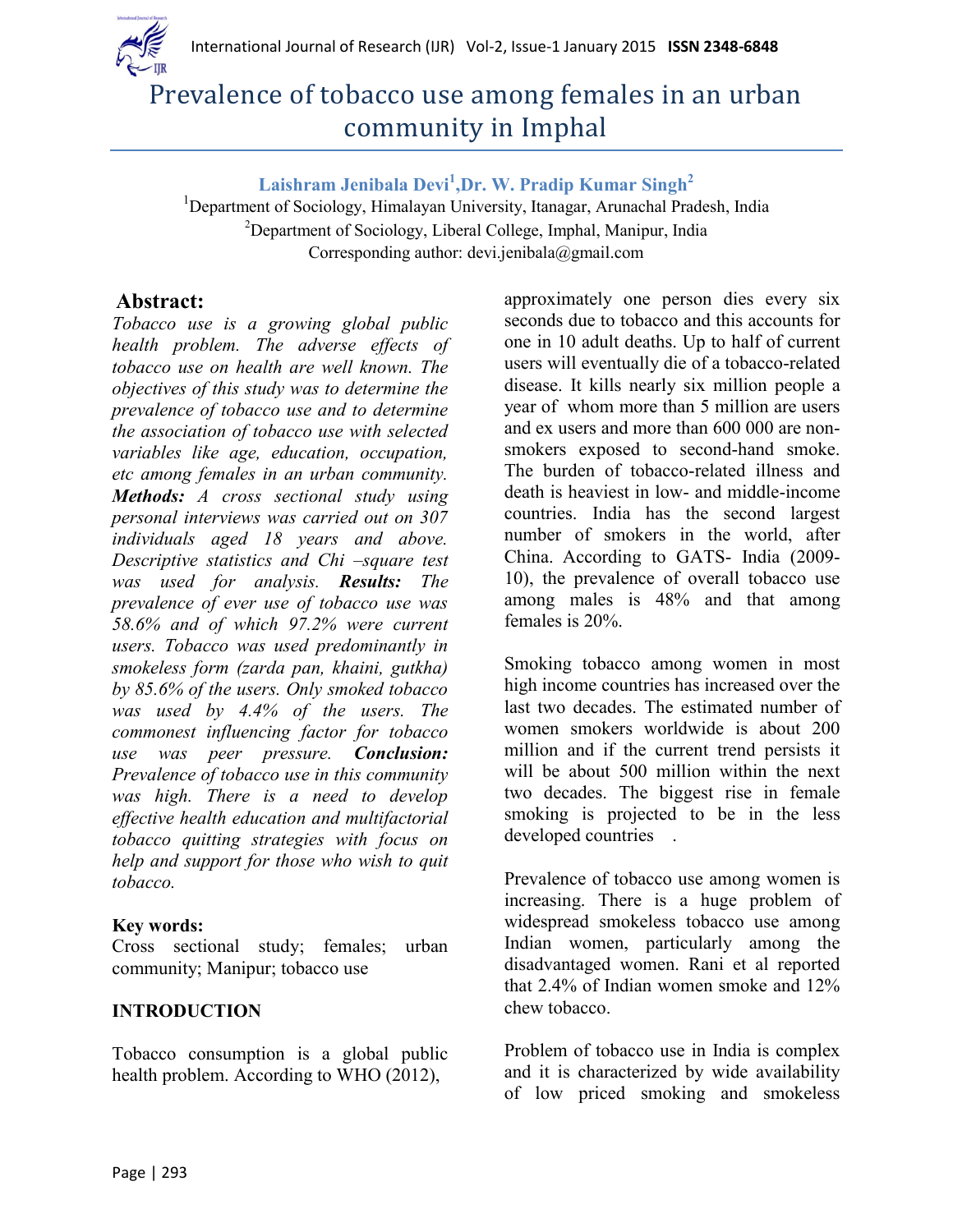tobacco products. Apart from smoking and chewing, tobacco is used in inhaled, nasal and teeth and gums application forms. Owing to variety of tobacco products consumed in India, varying health consequences are encountered . It is responsible for half of all the cancers in men and a quarter of all cancers in women, in addition to being a risk factor for cardiovascular diseases and chronic obstructive pulmonary diseases. India also has one of the highest rates of oral cancer in the world and it has been partly attributed to high prevalence of tobacco chewing. The prevalence of smoking among women is low in most areas due to social unacceptability, but is somewhat common in parts of north, east, northeast India and Andhra Pradesh. Other studies have estimated the prevalence of tobacco use among women to be 17% to  $45%$ 

Females form a vulnerable group due to various factors like illiteracy, poverty, malnutrition, child bearing and social inequality.The magnitude of the health problems of tobacco use can be increased manifold coupled with the above mentioned factors. There is paucity of data related to tobacco use among women in the northeastern states of India including Manipur. Hence, this study was conducted with the objectives to determine the prevalence of tobacco use among women and to determine the association with selected variables of interest like age, education, occupation, income, marital status, religion, knowledge of harmful effects of tobacco and presence of another tobacco user in the family.

## **MATERIALS AND METHODS**

This cross sectional study was conducted in an urban community of Imphal, Manipur. Manipur is in the north eastern part of India. Manipur also shares its border with Myanmar. The study population comprises of all women aged 18 years and above residing in this urban community. A sample size of 307 was calculated using a prevalence of 20% for females from GATS-India (2009-10), 95% confidence interval and assuming a non response rate of 20%. Sampling was done using simple random sampling method. The sampling frame was prepared from the most recent electoral roll.

Data was collected by interview using a predesigned pretested structured questionnaire. The questionnaire had questions on socio demographic characteristics, form of tobacco used, frequency, duration of tobacco use and reasons for initiating tobacco use. It also included questions on harmful effects of use and presence of another tobacco user in the family.

Ever user was defined as those who had used any tobacco product in her lifetime, even once. Ever users are again classified as current user and past user. Current users are those who have used any tobacco product anytime in the last 30 days. Past users are those who had used any tobacco product any time but not within the last 30 days. Never users are those who have never used any form of tobacco. The various tobacco products mentioned in the study were divided into smoked forms and smokeless forms. Cigarette and *bidi* are examples of smoked form of tobacco. *Bidi* is hand made by rolling in tendu leaf with dried tobacco leaf and with string. It is filterless. Smokeless tobacco is tobacco that is not burned. It can be chewed, dipped, inhaled or applied to teeth and gums. They are *khaini, zarda pan, pan masala* or *gutkha* to name some. *Khaini* typically consists of tobacco mixed with slaked lime and additional flavorings. It is kept in the mouth between the cheeks and gums. The product is available both in loose form and in individual portioned sachets. In *Zarda pan*  the main ingredients are the betel leaf, areca nut (*supari)*, slaked lime *(chuna)*, and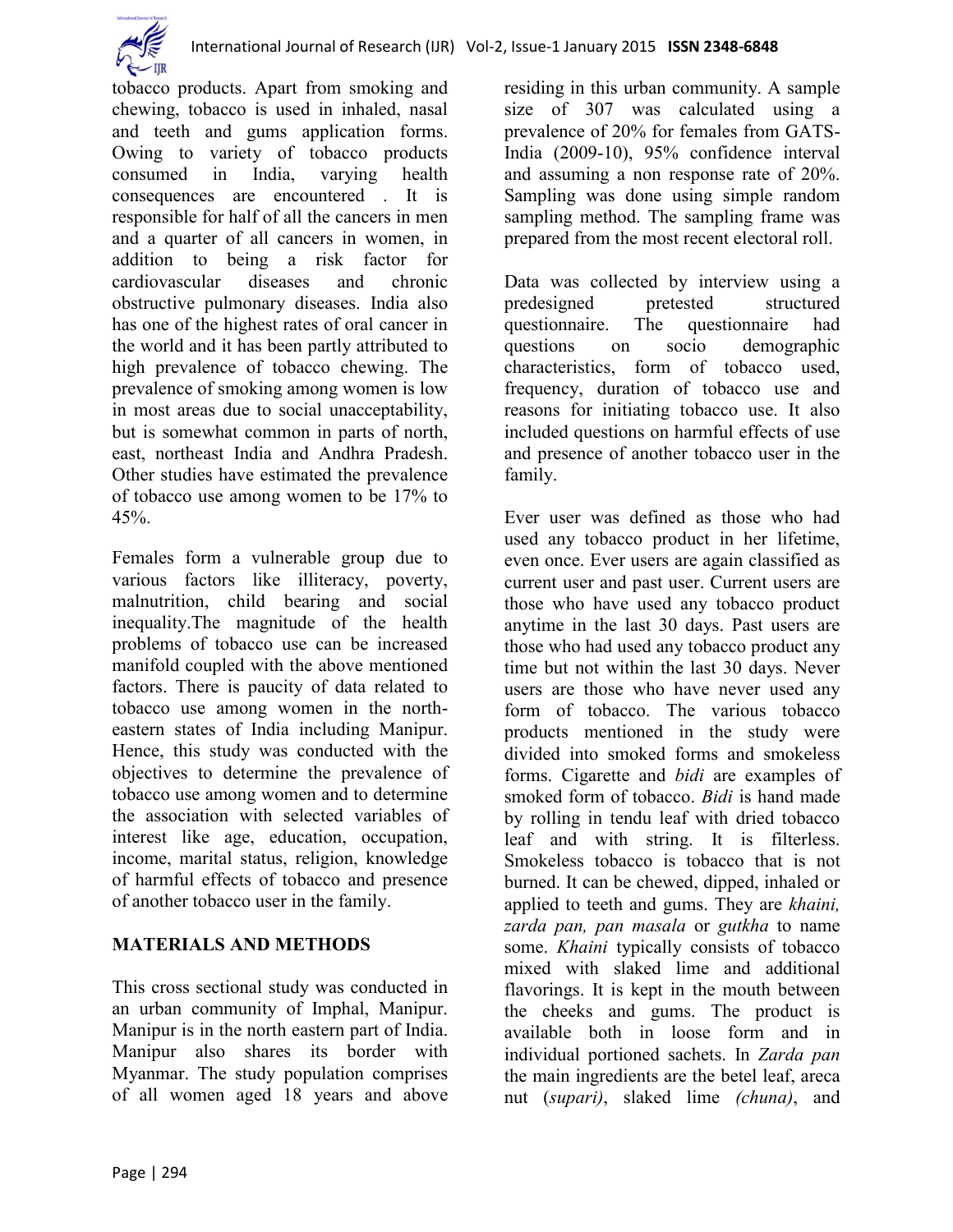

catechu (*katha*) and flakes of dried tobacco called as zarda. *Paan masala* or *gutkha*  contains areca nut, slaked lime, catechu, and condiments, with powdered tobacco. It comes in sachets and tins, which are easy to carry and store. Tobacco leaf in dried form is also taken along with betel leaf and quid, with or without lime. Regarding the level of knowledge of the harmful effects of tobacco, those who could give atleast one correct response were considered to have "some knowledge" and those who could not name even one correct harmful effect were considered to have "no knowledge."

Descriptive statistics like mean, percentages and proportions were used. Chi- square test was used to see the association between tobacco use and selected variables like age, educational status, occupation, income, religion, knowledge of harmful effects of tobacco and presence of another tobacco user in the family. A p-value of  $\leq 0.05$  was taken as significant. Informed consent was taken from all the respondents and confidentiality was maintained. Approval for the study was granted by Institutional Review Board of Himalayan University, Itanagar, Arunachal Pradesh, India.

## **RESULTS**

A total of 307 women participated in the study. Mean age of the respondents was  $34.4(\pm 13.3)$  years. Table 1 shows the sociodemographic characteristics of the respondents. More than half of the respondents were in the age group of 20-39 years (n=169,55.3%). Majority of the respondents were Hindu by religion (78.2%). Literacy rate was 89% with over half having more than ten years of schooling. Housewives comprised more than half (55.7%) and 28.3% were employed. Forty nine women (16%) were students. Majority of the respondents were married (n=235, 76.5%). Majority had a monthly family income between Rs 5000 to Rs 10000.

The prevalence of ever use of tobacco in this study was found to be  $58.6\%$  (n=180). Among the ever users, 97.2% (n=175) were current users and 2.8% (n=5) were past users. Of the ever users, 143(79.4%) were daily users (Table 2).

Smokeless tobacco was more commonly used as compared to smoked form. Only smokeless form of tobacco was used by  $85.6\%$  (n=154) of the users. Eight respondents (4.4%) used only smoked form of tobacco while 10% (n=18) used both smokeless and smoked tobacco (Table 3). Most common form of smokeless tobacco used was zarda pan (n=147,59.5%) followed by gutkha or pan masala  $(n=36,14.6\%)$ , tobacco leaf with pan(n=33,13.4%) and khaini (n=3,1.2%). Cigarette and bidi was smoked by 7.3% and 4% of the respondents respectively (Table 4).

Mean age of first use was found to be  $25.5(\pm 10)$  years. Most of the respondents (n=78,43.3%) started using tobacco in the age group of 20-29 years and one-fourth started using within 10-19 years of age (n=46). Of the total respondents, 242 (78.8%) had some knowledge of harmful effects of tobacco and majority of them knew that it causes cancer. Peer pressure was named as the most common influencing factor for tobacco use by 90  $(43.3\%)$ respondents. Other reasons reported were experimentation (n=48, 23.1%), imitation of others (n=43, 20.7%), for medicinal purpose to relieve nausea, pain and stress (n=11, 5.3%). Another 13 (6.2%) respondents said that there was no influencing factor in their initiation of tobacco use.

The association between tobacco use and respondents" characteristics is shown in Table 5. The prevalence of tobacco use was highest among the age group of 50-59 years as compared to other age groups and this was statistically significant(p=0.000). Tobacco use was more prevalent among those who were illiterate and this was found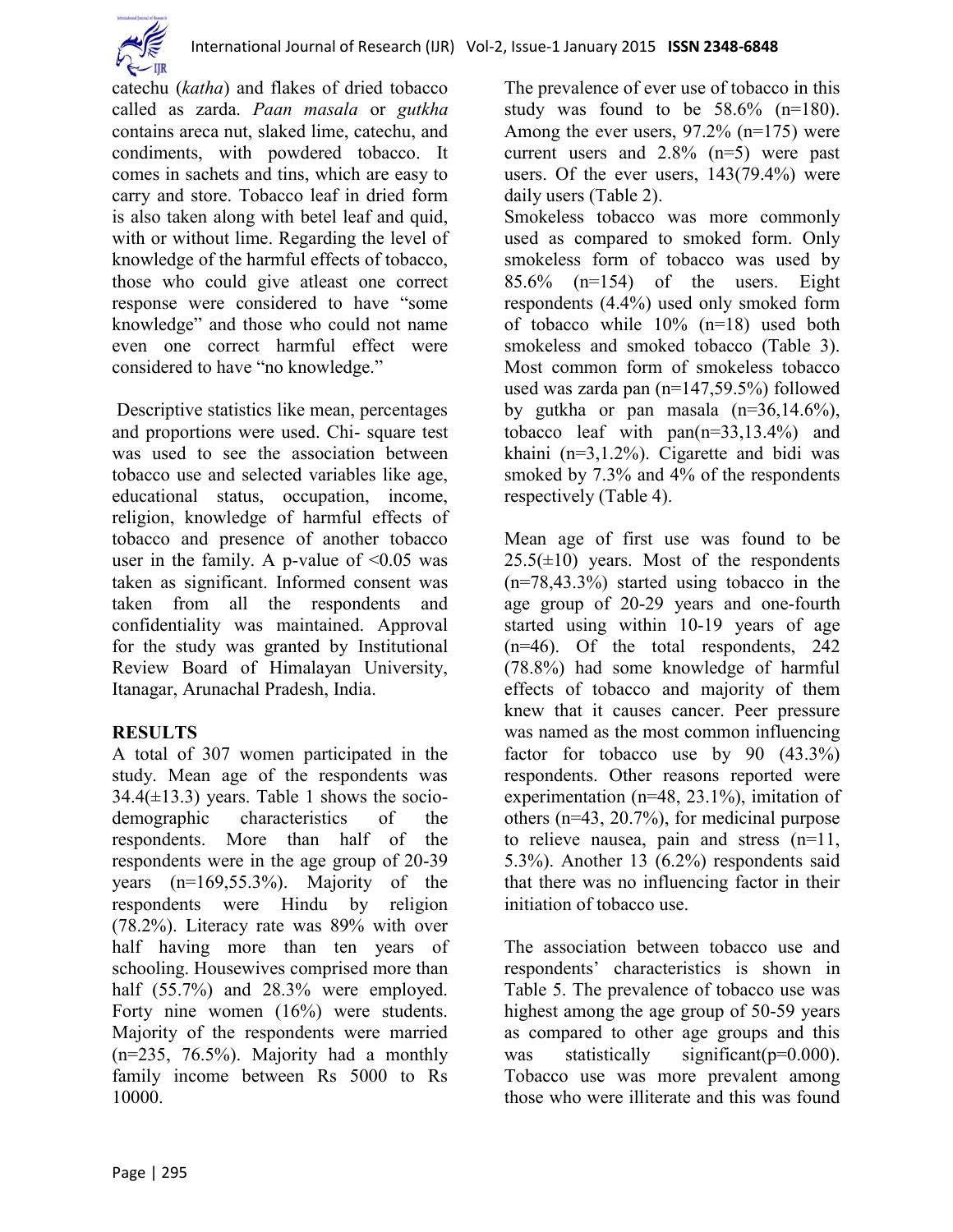

to be statistically significant (73.5%, p=0.000). Tobacco use was more prevalent among the self employed women as compared to women in other occupation and this was statistically significant (p=0.000). Majority of the ever users were married and this was statistically significant (p=0.000). Ever users of tobacco were more likely to have another tobacco user in the family and this was statistically significant  $(p=0.000)$ . Religion, family income and knowledge of harmful effects of tobacco were not statistically associated with tobacco use. Television and radio (n=261, 70.4%) were the most common source of information about the harmful effects of tobacco followed by warning on tobacco product packets (n=30, 8.1%) and personal experience  $(n=26, 7%)$ . Of the current users 149 (82.7%) were willing to quit tobacco and 138 (76.7%) have tried quitting.

#### **DISCUSSION**

The prevalence of ever use of tobacco among women in our study was found to be 58.6% and that of current user was 97.2% which is higher than that reported from other parts of the country by GATS-India (2009- 2010), Rani et al (2003), Srivastava et al (2010) and elsewhere by Fakhfakh et al (2002).The proportion of past users in our study was 2.4% which is consistent with that reported by Daniel et al (2008) and slightly lower than the 4.3% reported by Fakhfakh et al (2002) and Joshi et al (2010). In this study, smokeless tobacco was more commonly used as compared to smoked form. Zarda pan, gutkha or pan masala were the most commonly used form of tobacco in this study and similar findings were also reported by Croucher et al (2002), Daniel et al (2008) and Srivastava et al (2010). Single form of tobacco use (either smoking only or smokeless only) were found in 90% while use of both smoked and smokeless was found in 10% of the women. Study by Srivastava et al (2010) reported a 40% of single form use of tobacco.

The mean age of first use was 25.5 years which was comparable with other studies by Fakhfakh et al (2002) and Joshi et al (2010). The higher age of initiation of tobacco use can be used for effective health education. Such an approach will be feasible in the study area as this one is a highly literate community. Of the current users 82.7% were willing to quit tobacco use which is much higher than reported by Joshi et al  $(2010)$ .

Knowledge of harmful effects of tobacco in the study population was found to be comparable with a study in Gujarat, India (Joshi et al, 2010) but this level was lower than that reported in a study in Tunisia (Fakhfakh et al, 2002). Educational was significantly associated with tobacco use and the prevalence was highest among those women who were illiterate. This is consistent with observations that those with lower level of education are more likely to use tobacco as reported by Fakhfakh et al (2002), Gupta (2006), Joshi et al (2010) and Rani et al (2011).

In this study, the age wise prevalence of tobacco use was higher as the age advanced and the highest rate was found in the age group of 50-59 years and then declined after 60 years. Similar finding was also reported by other workers (Joshi et al, 2010 and Rani et al, 2011) but another study reported two peaks between 30-40 years and after 50 years (Srivastava et al, 2010). Those who were married had a higher rate of tobacco use as compared to the unmarried respondents. This may be due to influences of the spouses consuming tobacco. Similar association between tobacco use and marital status was also reported by Manimuda et al, 2012. Peer pressure was named as the most common reason for initiation of tobacco use and similar findings were also reported by Daniel et al, 2008.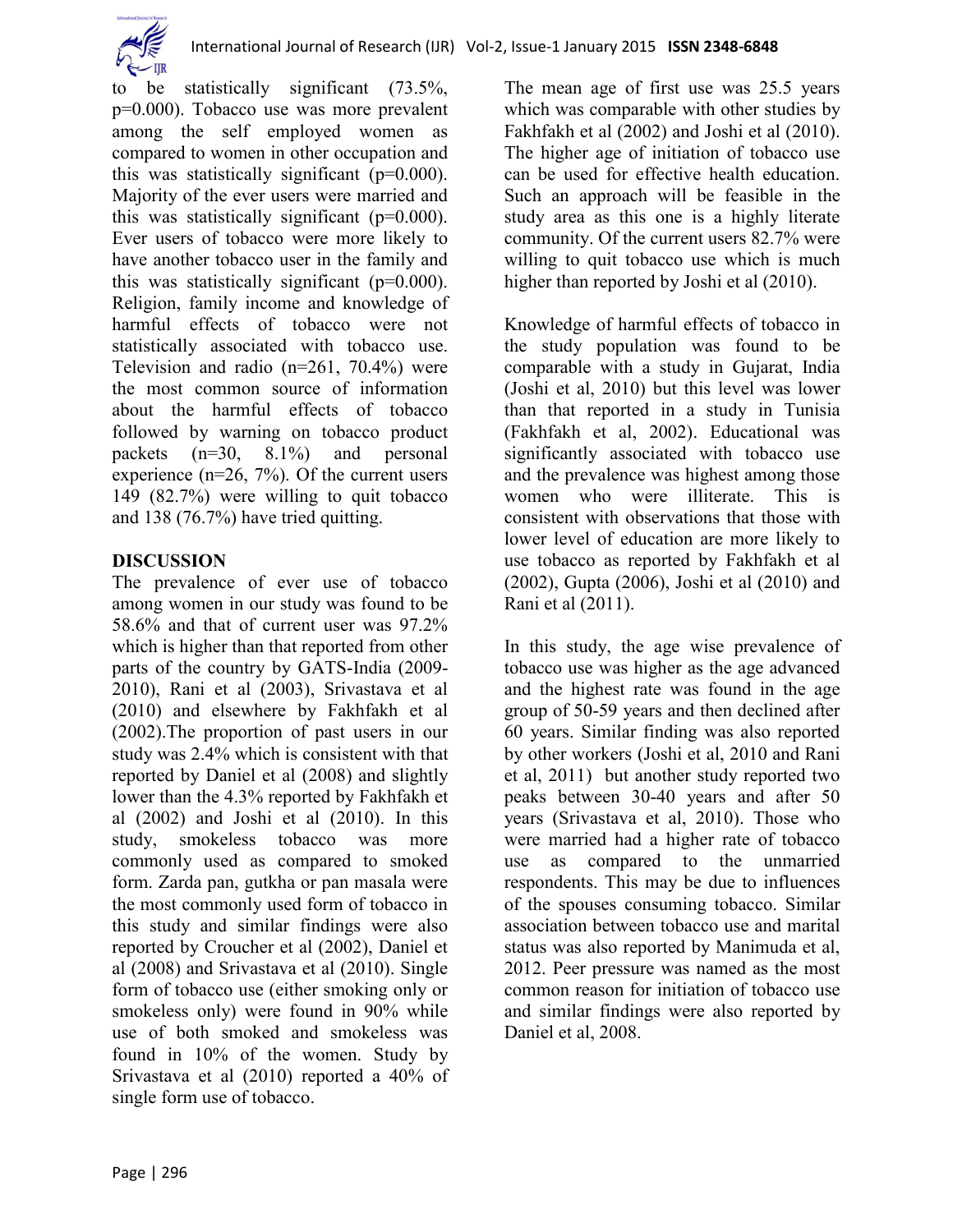

The findings of the study show that tobacco use is becoming a huge problem among the females. There is a need to increase the awareness of the people on all the harmful effects of tobacco use. The cross-sectional nature of our study and self reported rates of tobacco use are the major limitations of our

study. Since this study was conducted in an urban population, the findings might not be generalized to the entire state of Manipur. Another study with larger sample size is recommended eliciting more information on different types of tobacco and enabling factors of this unhealthy habit.

| Table 1. Socio-demographic characteristics of the respondents $(n=307)$ |  |  |  |  |  |  |  |
|-------------------------------------------------------------------------|--|--|--|--|--|--|--|
|-------------------------------------------------------------------------|--|--|--|--|--|--|--|

| <b>Characteristics</b>     | N               | $\frac{0}{0}$ |
|----------------------------|-----------------|---------------|
| Age group(yrs):            |                 |               |
| $\leq19$                   | 38              | 12.4          |
| 20-29                      | 85              | 27.8          |
| 30-39                      | 84              | 27.5          |
| 40-49                      | 51              | 16.6          |
| 50-59                      | $\overline{32}$ | 10.5          |
| $\geq 60$                  | $\overline{17}$ | 5.6           |
| <b>Educational Status:</b> |                 |               |
| Illiterate                 | 34              | 11.1          |
| $<$ Class $X$              | 115             | 37.5          |
| ClassX-XII                 | 104             | 33.9          |
| $\geq$ Graduate            | 54              | 17.6          |
| <b>Occupation:</b>         |                 |               |
| Unemployed/Housewife       | 171             | 55.7          |
| Govt. employed             | 13              | 4.2           |
| Private sector employed    | 14              | 4.6           |
| Self employed              | 60              | 19.5          |
| Student                    | 49              | 16            |
| <b>Marital status:</b>     |                 |               |
| Married                    | 235             | 76.5          |
| Unmarried                  | 72              | 23.5          |
| <b>Religion:</b>           |                 |               |
| Hindu                      | 240             | 78.2          |
| Non-Hindu                  | 67              | 21.8          |
| Family income/month(Rs):   |                 |               |
| $<$ 5000                   | 54              | 17.6          |
| 5000-9999                  | 123             | 40.1          |
| 10000-14999                | 51              | 16.6          |
| $\geq$ 15000               | 79              | 25.7          |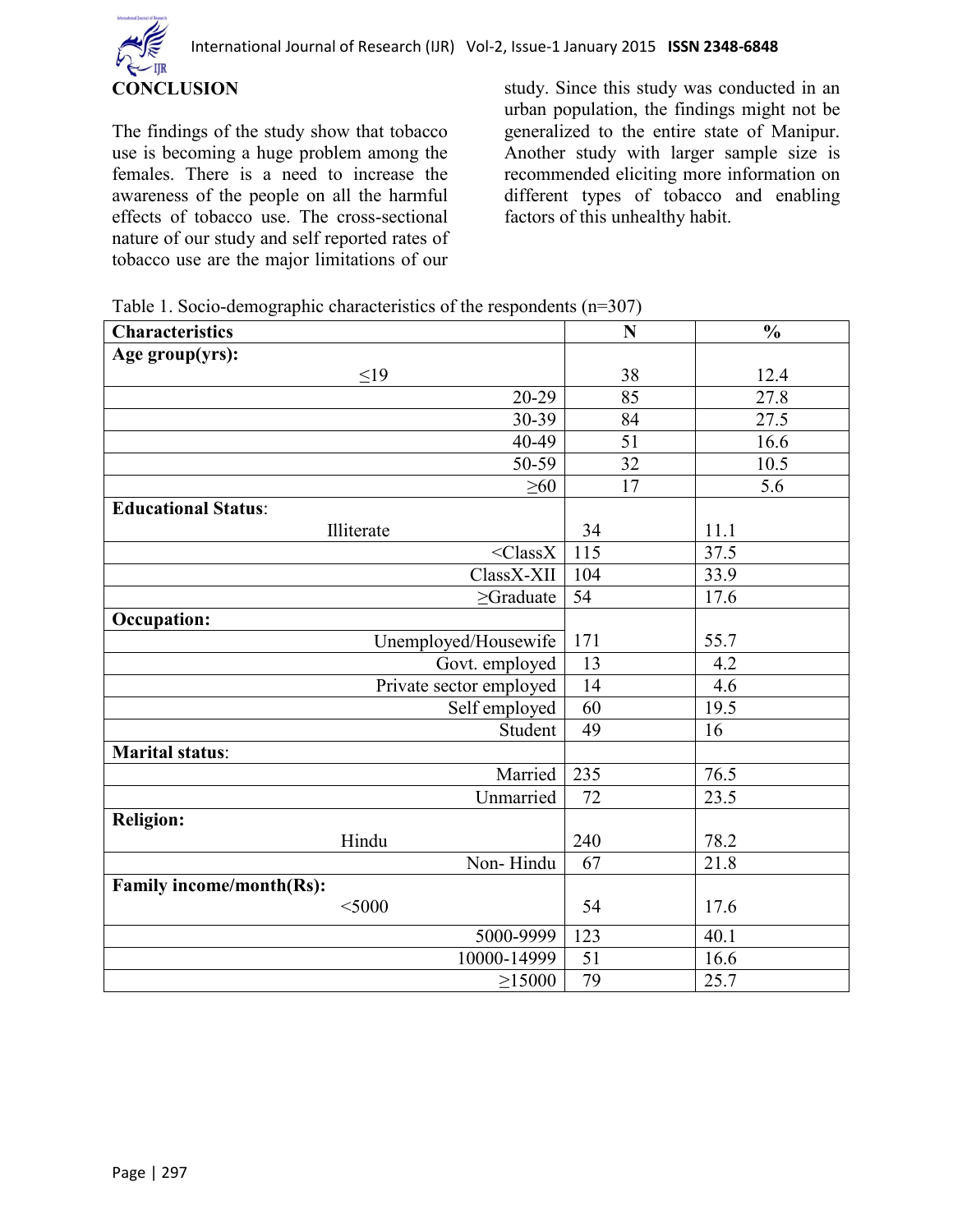

#### Table 2. Prevalence of tobacco use (n=307)

| Tobacco use  | <b>Number</b> | Prevalence $\frac{6}{6}$ |
|--------------|---------------|--------------------------|
| Never user   | l 27          | 41.4                     |
| Ever user    | 180           | 58.6                     |
| Current user |               | 07                       |
| Past user    |               |                          |

#### Table 3. Form of tobacco use

| Form of tobacco          | $N\binom{0}{0}$ |
|--------------------------|-----------------|
| Smoking only             | 8(4.4)          |
| Smokeless only           | 154(85.6)       |
| Both smoking & smokeless | 18(10)          |
| Total                    | 180(100)        |

Table 4. Distribution of respondents by types of tobacco products used \*

| <b>Tobacco product</b> | $N(\%)$   |
|------------------------|-----------|
| Zarda pan              | 147(59.5) |
| Gutkha                 | 36(14.6)  |
| Tobacco leaf with pan  | 33(13.4)  |
| Cigarette              | 18(7.3)   |
| Bidi                   | 10(4)     |
| Khaini                 | 3(1.2)    |
| Total                  | 247(100)  |

\*Multiple answers

Table 5. Association between tobacco ever use and respondents' characteristics (n=403)

| <b>Characteristics</b>     | Ever user, $n\frac{6}{6}$ |                | p-value |
|----------------------------|---------------------------|----------------|---------|
|                            | Yes                       | N <sub>0</sub> |         |
| Age group(yrs):            |                           |                |         |
| $\leq$ 19                  | 9(23.7)                   | 29(76.3)       |         |
| 20-29                      | 47(55.3)                  | 38(44.7)       |         |
| 30-39                      | 58(69)                    | 26(31)         |         |
| 40-49                      | 34(66.7)                  | 17(33.7)       | 0.000   |
| 50-59                      | 23(71.9)                  | 9(28.1)        |         |
| $\geq 60$                  | 9(52.9)                   | 8(47.1)        |         |
| <b>Educational Status:</b> |                           |                |         |
| Illiterate                 | 25(73.5)                  | 9(26.5)        |         |
| $<$ Class $X$              | 82(71.3)                  | 33(28.7)       | 0.000   |
| ClassX-XII                 | 45(43.3)                  | 59(56.7)       |         |
| $\geq$ Graduate            | 28(51.9)                  | 26(48.1)       |         |
| <b>Occupation:</b>         |                           |                |         |
| Unemployed/Housewife       | 112(65.5)                 | 59(34.5)       |         |
| Govt. employed             | 9(69.2)                   | 4(30.8)        |         |
| Private sector employed    | 7(50)                     | 7(50)          | 0.000   |
| Self employed              | 44(73.3)                  | 16(26.7)       |         |
| Student                    | 8(16.3)                   | 41(83.7)       |         |
| <b>Marital status:</b>     |                           |                |         |
| Married                    | 157(67.1)                 | 78(32.9)       | 0.000   |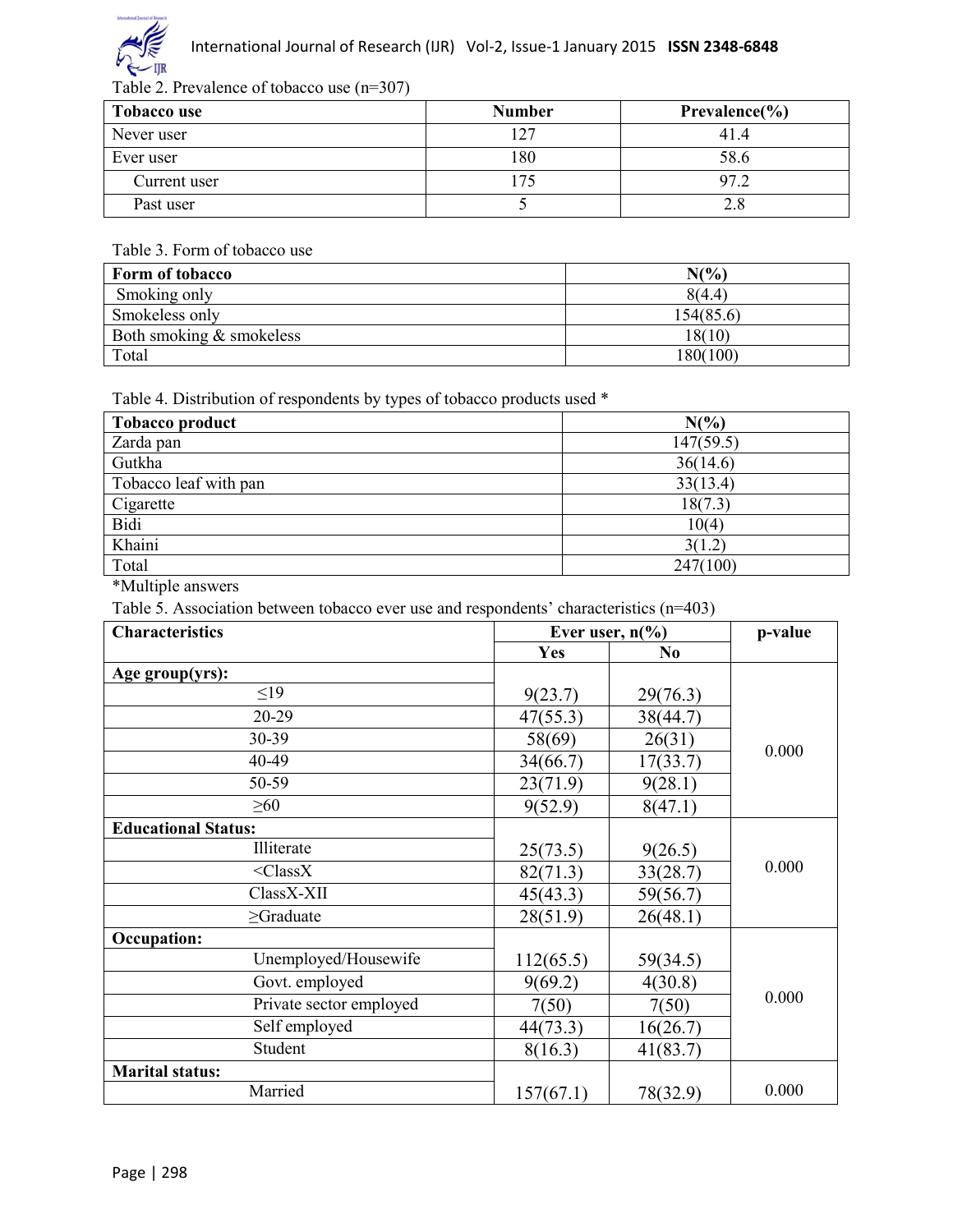

| ayan,<br>Unmarried                       | 23(31.9)  | 49(68.1)  |       |
|------------------------------------------|-----------|-----------|-------|
| <b>Religion:</b>                         |           |           |       |
| Hindu                                    | 143(59.6) | 97(40.4)  | 0.794 |
| Non-Hindu                                | 37(55.2)  | 30(44.8)  |       |
| <b>Family income/month(Rs):</b>          |           |           |       |
| $<$ 5000                                 | 31(57.4)  | 23(42.6)  |       |
| 5000-9999                                | 69(56.1)  | 54(43.9)  | 0.466 |
| 10000-14999                              | 35(68.6)  | 16(31.4)  |       |
| $\geq$ 15000                             | 45(57)    | 34(43)    |       |
| Knowledge of harmful effects of tobacco: |           |           |       |
| Some knowledge                           | 142(58.7) | 100(41.3) | 0.97  |
| No knowledge                             | 38(58.5)  | 27(41.5)  |       |
| Presence of another user in the family:  |           |           |       |
| Yes                                      | 85(71.4)  | 34(28.6)  | 0.000 |
| N <sub>0</sub>                           | 95(50.8)  | 92(49.2)  |       |

#### **REFERENCES**

[1] Centers for Disease Control and Prevention (CDC). India fact sheet (2006).

[2] Croucher, R. et al. (2002). Toabacco dependence in a UK Bangladeshi female population: a cross-sectional study. *Nicotine Tob Res,* 4(2), 171-6.

[3] Daniel, A.B. et al. (2008). Prevalence and determinants of tobacco use in a highly literate rural community in south India. *Natl Med J India,* 2, 163-5.

[4] Dikshit, R, and Kanhere, S. (2000). Tobacco habits and risk of lung, oropharyngeal and oral cancer: a population based case-control study in Bhopal, India. *Int J Epidemiol,* 29, 609-14.

[5] Fakhfakh, R. et al. (2002). Tobacco use in Tunisia: behavior and awareness. *Bull World Health Organ,* 80,350-56.

[6] Franceschi, S. et al. (2000). Comparison of cancers of the oral cavity and pharynx

worldwide: etiological clues. *Oral Oncology*  , 36,106-15.

[7] Global Adult Tobacco Survey (GATS): India. World Health Organisation (2009- 2010).

[8] Gupta, R. et al. (1997). Prevalence and determinants of coronary heart disease in a rural population in India. *J Clinl Epidemiol,*  50,203-9

[9] Gupta, R. (2006). Smoking, educational status and healthy equity in India. *Indian J Med Res,* 124, 15-22.

[10] Jha, P and Chaloupka, F. (2000). *Tobacco control in developing countries*  (Oxford:Oxford University Press).

[11] Jhanjee , S. (2011). Tobacco control in India-Where are we now? *Delhi Psychiatry Journal,* 14(1),26-32.

[12] Joshi, U .et al. (2010). A study on prevalence of chewing form of tobacco and existing quitting patterns in urban